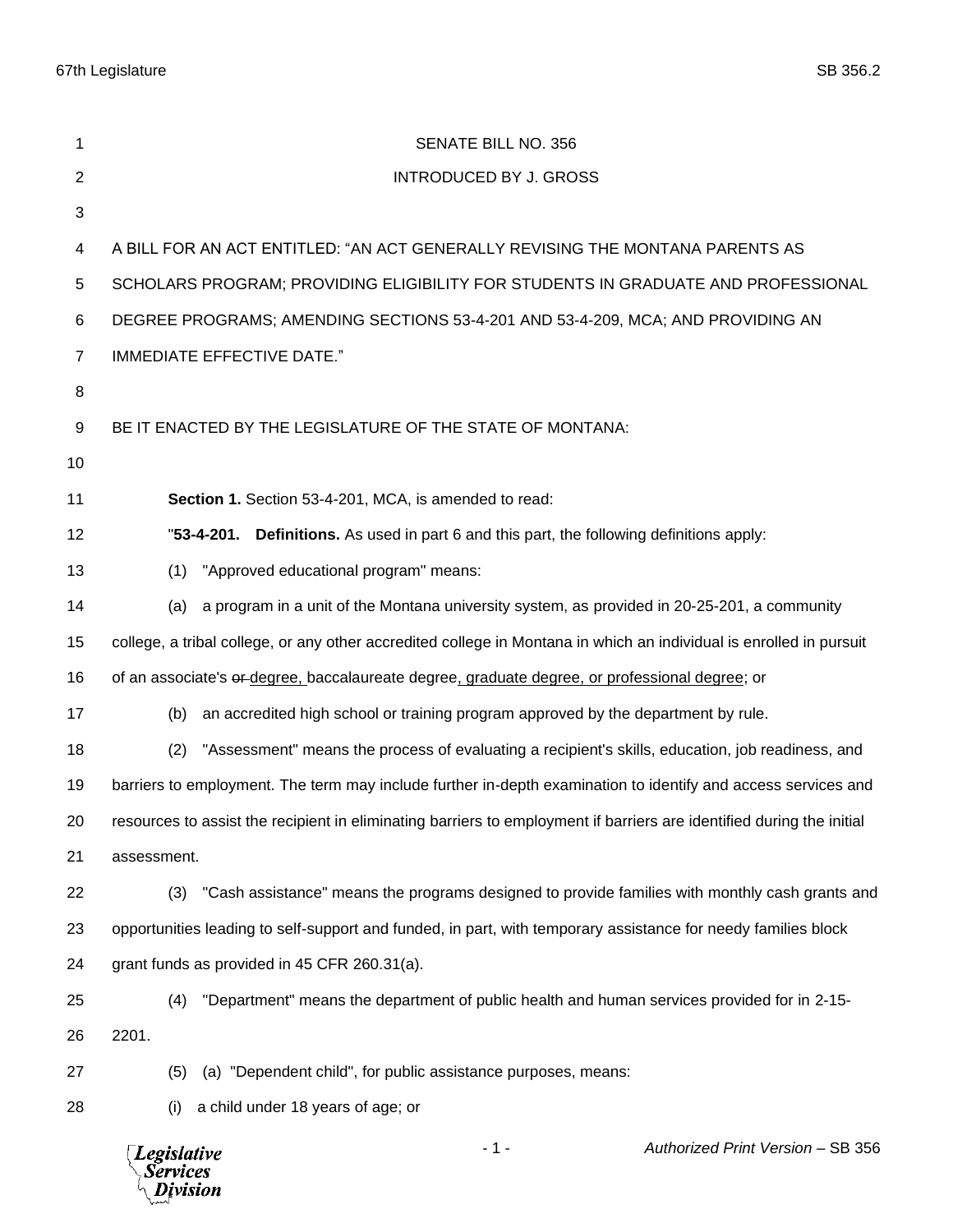67th Legislature SB 356.2

 (ii) a person under 19 years of age who is a student, as defined by the department by rule. 2 (b) The person described in subsection  $(5)(a)(i)$  or  $(5)(a)(ii)$  must be living with a specified caretaker relative, as defined by the department by rule. (6) "Family" means a group of people who live with a dependent child, each of whom is related to the dependent child by blood, marriage, or adoption or by law, such as: (a) a parent, including a natural or adoptive parent, a stepparent, or a person considered by law to be a parent in the case of a child conceived by artificial insemination; or (b) a sibling. (7) "Federal poverty level" means the measure of indigence established annually by the U.S. office of management and budget. (8) "Individual responsibility plan" means a plan developed pursuant to 42 U.S.C. 608(b) that outlines the employment goals and service needs of a person receiving cash assistance or nonfinancial assistance and required to participate in employment and training activities. (9) "Nonfinancial assistance" means the programs funded, in part, with temporary assistance for needy families, as provided in 45 CFR 260.31(b). (10) "Public assistance" or "assistance" means a type of monetary or other assistance furnished under this title to a person by a state or county agency, regardless of the original source of the assistance. (11) "Specified caretaker relative" means a person within a degree of kinship to the dependent child, as specified by department rule, who lives with the child and exercises care and control over the child. (12) "State plan" means the policies and procedures governing the programs funded by temporary assistance for needy families as prepared by the department and certified by the federal agency that provides funding for the programs. (13) "Temporary assistance for needy families" means the federal block grant established pursuant to 42 U.S.C. 601, et seq." **Section 2.** Section 53-4-209, MCA, is amended to read: "**53-4-209. Montana parents as scholars program -- department duties.** (1) There is a Montana parents as scholars program administered by the department.

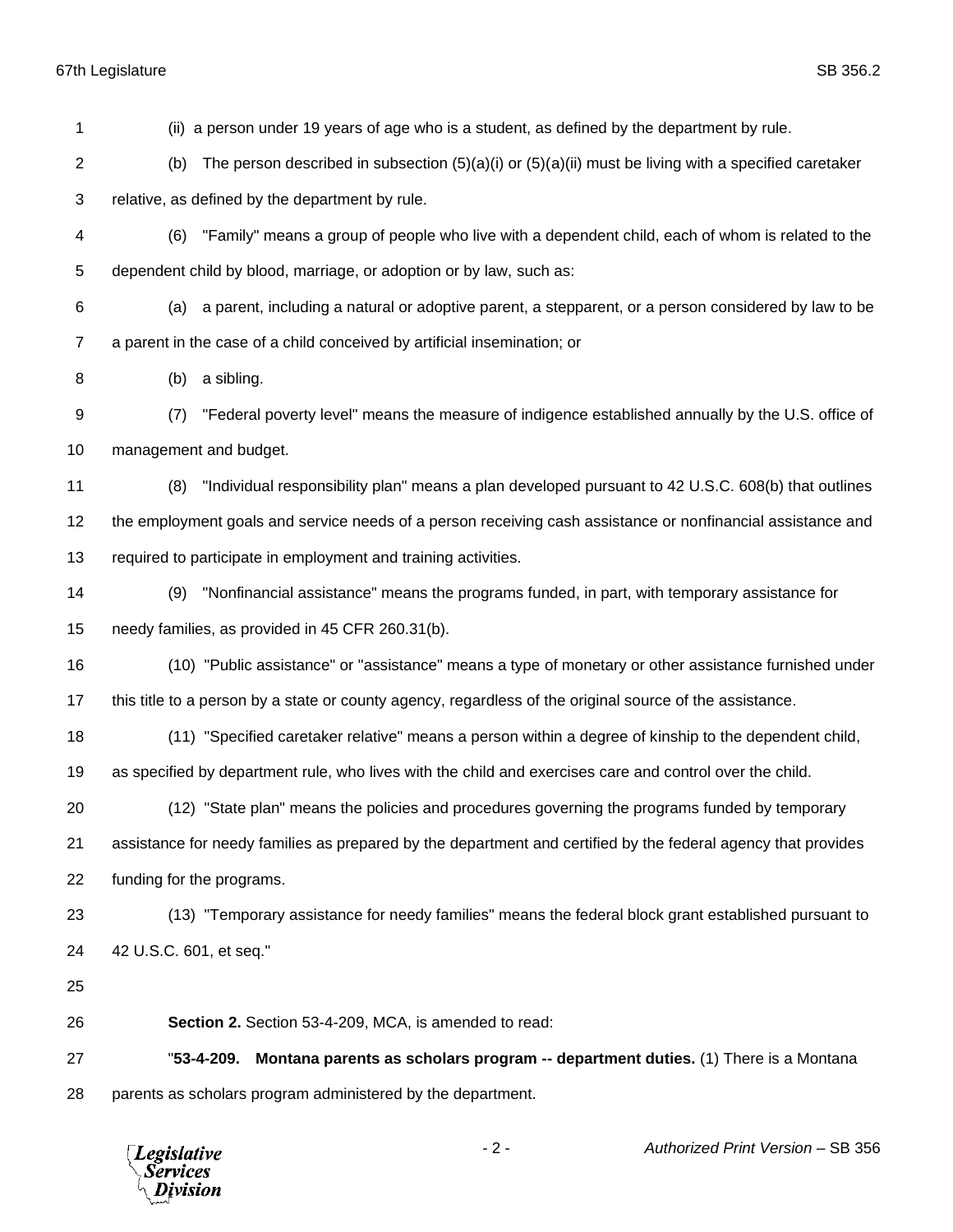| 1              | The department shall:<br>(2)                                                                                                        |
|----------------|-------------------------------------------------------------------------------------------------------------------------------------|
| $\overline{c}$ | use state maintenance of effort funds or temporary assistance for needy families funds in a<br>(a)                                  |
| 3              | program to provide assistance to eligible households for the purpose of continuation of education leading                           |
| 4              | toward a high school diploma, a high school equivalency diploma, vocational training, an associate's degree, or                     |
| 5              | a baccalaureate degree, a graduate degree, or a professional degree;                                                                |
| 6              | allow an individual receiving temporary assistance for needy families to attend an approved<br>(b)                                  |
| $\overline{7}$ | educational program if the individual:                                                                                              |
| 8              | meets the income and resource eligibility requirements for temporary assistance for needy families;<br>(i)                          |
| 9              | and                                                                                                                                 |
| 10             | (ii) qualifies as a full-time student pursuant to subsection (4); and                                                               |
| 11             | limit approved educational programs to educational courses that are intended to promote<br>(c)                                      |
| 12             | economic self-sufficiency, not to exceed the baccalaureate level.                                                                   |
| 13             | A participant who meets the income and resource eligibility requirements pursuant to subsection<br>(d)                              |
| 14             | (2)(b)(i) but who is not currently receiving assistance is eligible for child-care assistance under this section                    |
| 15             | REGARDLESS OF WHETHER THE PARTICIPANT IS CURRENTLY RECEIVING TEMPORARY ASSISTANCE FOR NEEDY FAMILIES.                               |
| 16             | The participants may apply for and may be eligible for child-care assistance provided by the<br>(3)                                 |
| 17             | department to be paid from the temporary assistance for needy families block grant funds that are transferred to                    |
| 18             | discretionary funding for child care.                                                                                               |
| 19             | A program must require a participant to be a full-time student, which means that a participant:<br>(4)                              |
| 20             | (a) (i) shall maintain enrollment in at least 12 credit hours each semester or 30 credit hours a year; or                           |
| 21             | must be a full-time high school student, student studying for a high school equivalency diploma,<br>$\frac{1}{2}$ (b) $\frac{1}{2}$ |
| 22             | or vocational training student as defined by the institution in which the participant is enrolled; and                              |
| 23             | shall maintain a 2.0 grade point average on a 4.0 grade point scale or be making satisfactory<br><del>(c)</del> (b)                 |
| 24             | progress as defined by the institution in which the participant is enrolled; and                                                    |
| 25             | (d) may not be allowed to remain in the program after receiving a baccalaureate degree.                                             |
| 26             | (a) There may be no more than 25 participants in the program at any one time. The DEPARTMENT<br>(5)                                 |
| 27             | SHALL PRIORITIZE PARTICIPANTS SEEKING A HIGH SCHOOL DIPLOMA, A HIGH SCHOOL EQUIVALENCY DIPLOMA,                                     |
| 28             | VOCATIONAL TRAINING, AN ASSOCIATE'S DEGREE, OR A BACCALAUREATE DEGREE BEFORE SELECTING PARTICIPANTS                                 |